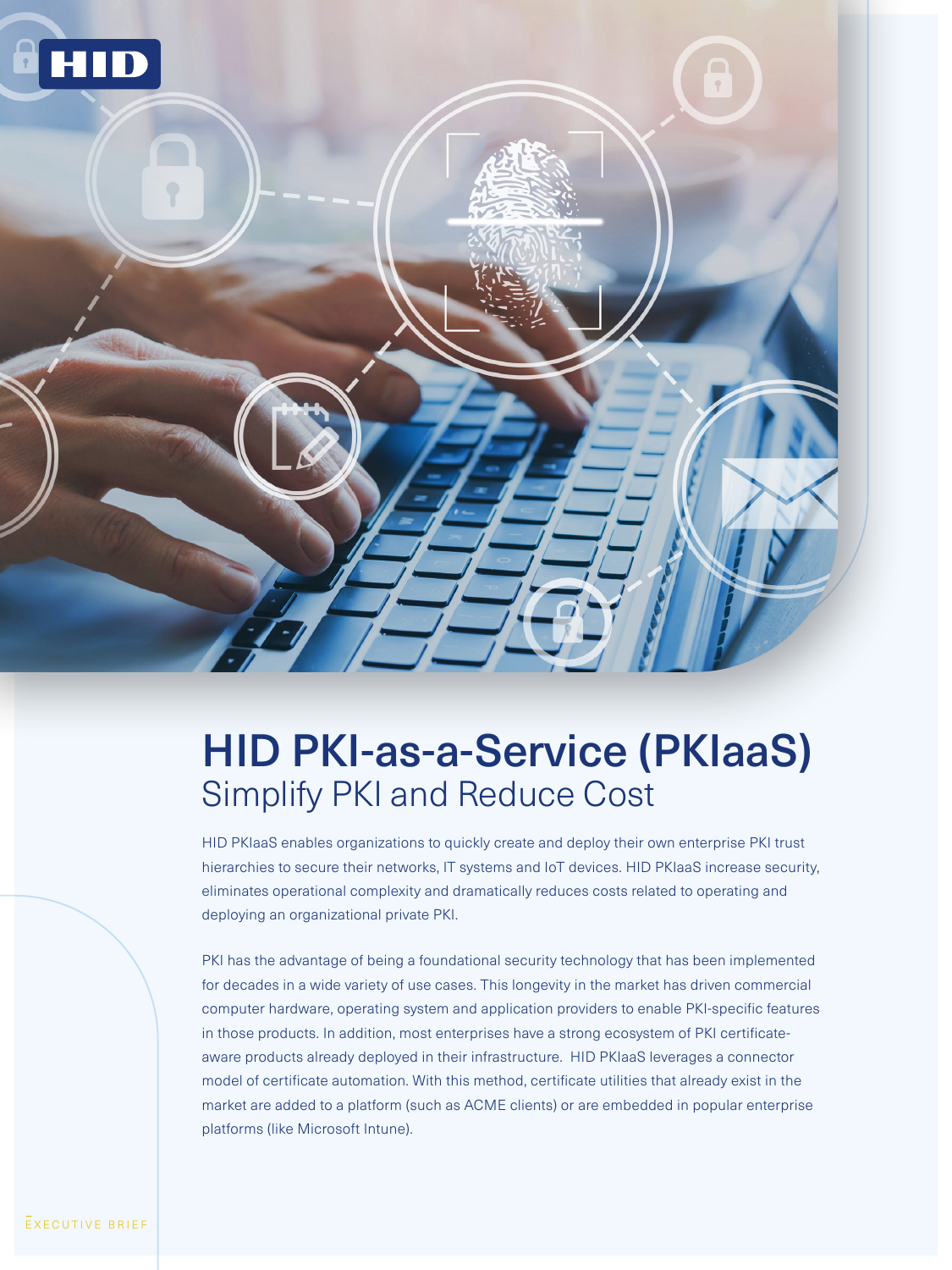Using PKIaaS, enterprises can secure authentication and communication between network or mobile devices, machines and IoT devices. HID PKIaaS provides best-in-class infrastructure to protect your digital trust assets. The service includes following features:

- Design and implementation of private trust hierarchy architecture
- Off-line root key custody management
- Management of on-line issuing CA(s) signing, operations, documentation and security processes
- M of N security control model of off-line assets
- Off-line and on-line key material BCP and disaster recovery process
- Management of all certificate validation processes including HA implementation and highly scalable OSCP and CRL processes
- HSM operations and HA model for continuous operations
- Account Certificate Management (ACM) portal to manage both private and trusted certificate services
- Automation support for MS autoenrollment and other standards-based certificate management protocols such as SCEP, EST, ACME and REST API
- Guidance and support for current PKI migration to HID PKIaaS, as well as guidance and recommendations for migration of CA key material obtained in acquisitions

The Need for Automated Digital Certificate Lifecycle Management

Are these concerns familiar?

- Manual certificate management
- Continuous cycle of renewal
- Inconvenient outages
- Security risks
- Reputation dives

Learn how to streamline PKI operations. **Read the white paper >>**